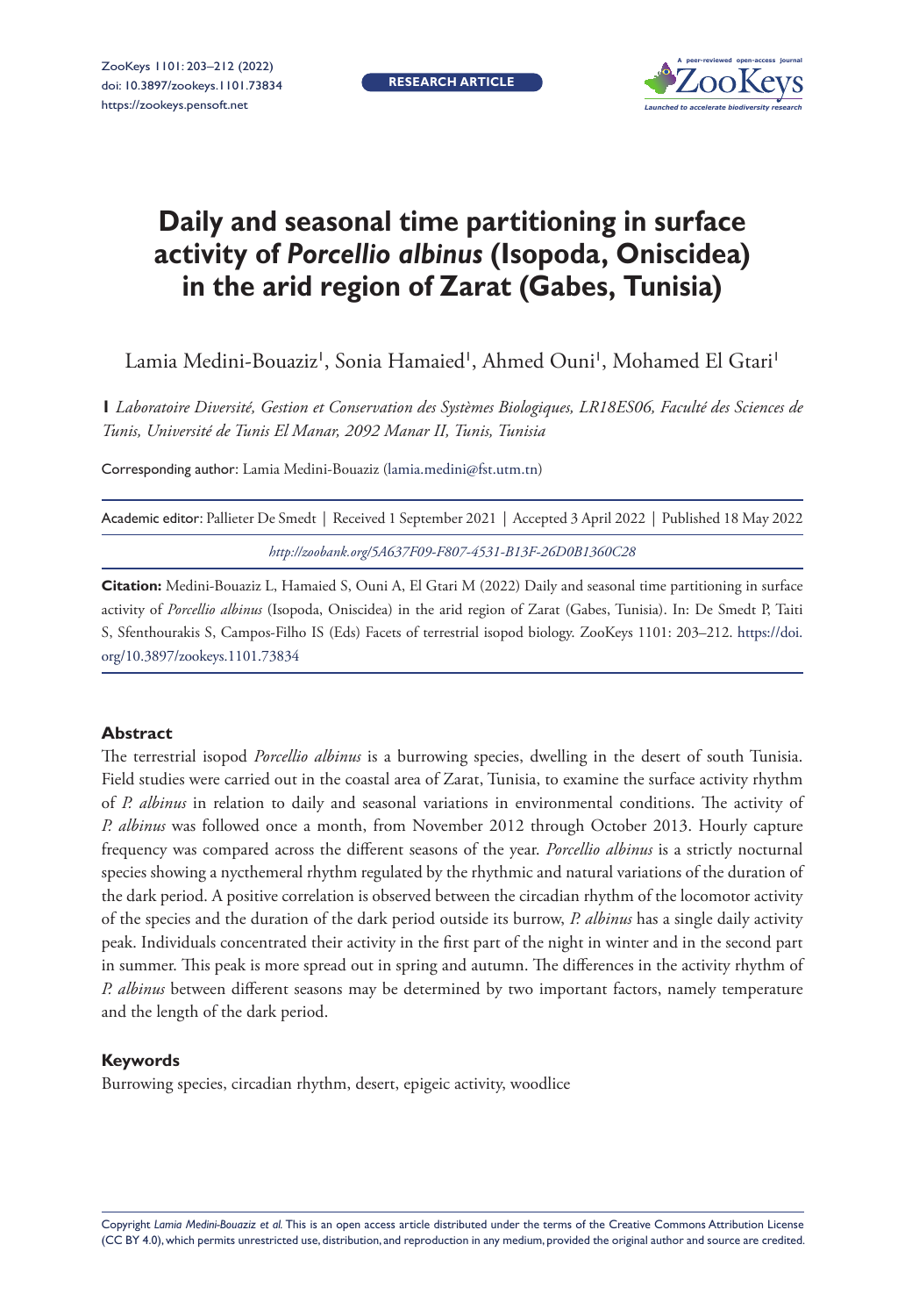## **Introduction**

Activity patterns in terrestrial organisms are crucial for migration, survival, and reproduction (Engenheiro et al. 2005). Hence, it is an important and relevant ecological parameter. Terrestrial isopods are an important component of the soil macrofauna and are restricted in their activity in space and time to conditions where air and substrate moisture are relatively high. Therefore, terrestrial isopods are mainly nocturnal and show strong seasonal patterns in activity, especially in arid regions. At night they appear from their hiding places and are able to wander in dry areas where they are not usually found during the day. In general, this is true for the majority of terrestrial isopods, but there are exceptions such as *Armadillidium vulgare* Latreille, 1804 and *Hemilepistus reaumurii* (Milne-Edwards, 1840), which are more resistant to desiccation compared to other species (Edney 1951; Ayari et al. 2016), and can appear out of their burrows in full sunlight (Cloudsley-Thompson 1951; Ayari et al. 2018). Extensive and detailed studies on these activity patterns in different species of terrestrial isopods unravel species-specific activity patterns deviating from strict nocturnal activity. For example, the semi-terrestrial burrowing isopod *Tylos spinulosus* Dana, 1853 shows activity along the beach depending on the tide (Jaramillo et al. 2003); *Armadillidium vulgare* is active in the morning hours in open habitats (Cloudsley-Thompson 1951) and the forest species *Porcellium conspersum* (C. Koch, 1841) is active mainly during the day in spring (Tuf and Jeřábková 2008). *Hemilepistus reaumurii* occurs in desert regions and is active mostly during the hours of daylight with a bimodal pattern during warm months and a unimodal surface activity pattern during cold months (Ayari et al. 2018). The daily epigeic activity of terrestrial isopods depend mainly on the light-dark regime and to a lesser extent on air humidity and temperature (Tuf and Jérabkova 2008).

Living often alongside *H. reaumurii* (Medini-Bouaziz et al. 2017a), the burrowing desert isopod *Porcellio albinus* Budde-Lund, 1885 is one of the few terrestrial isopod species well adapted to the sandy desert habitats of North-Africa (Monod 1932; Medini-Bouaziz 2002). Despite its wide distribution, there have been few studies on this species' ecology. Only Linsenmair (1989, 2007) provided some information on its reproduction and behaviour, while the density and the distribution of *P. albinus* burrows were studied by Fraj et al. (2008) in the Kebili region (Tunisia). Recently, Medini-Bouaziz (2018) and Medini-Bouaziz et al. (2017a, b) carried out field studies on the abiotic factors determining the spatial distribution of burrows, the population dynamics, and the reproductive aspects of *P. albinus* in the Zarat area in Tunisia. Previous studies on behavioural and reproductive strategies of *Porcellio* species (Medini-Bouaziz et al. 2017b; Medini-Bouaziz 2018) in the Zarat region showed that specimens of *P. albinus* were observed outside their burrows at night and never during the day in contrast to *H. reaumurii*. However, these patterns have never been studied in detail. Therefore, we aim to investigate the nocturnal rhythm of the species and the environmental factors that influence it. We investigated the time partitioning of surface activity during night hours and its variation across the seasons to understand the surface activity rhythm of *P. albinus* under natural conditions and contribute to the knowledge of this widespread species' ecology.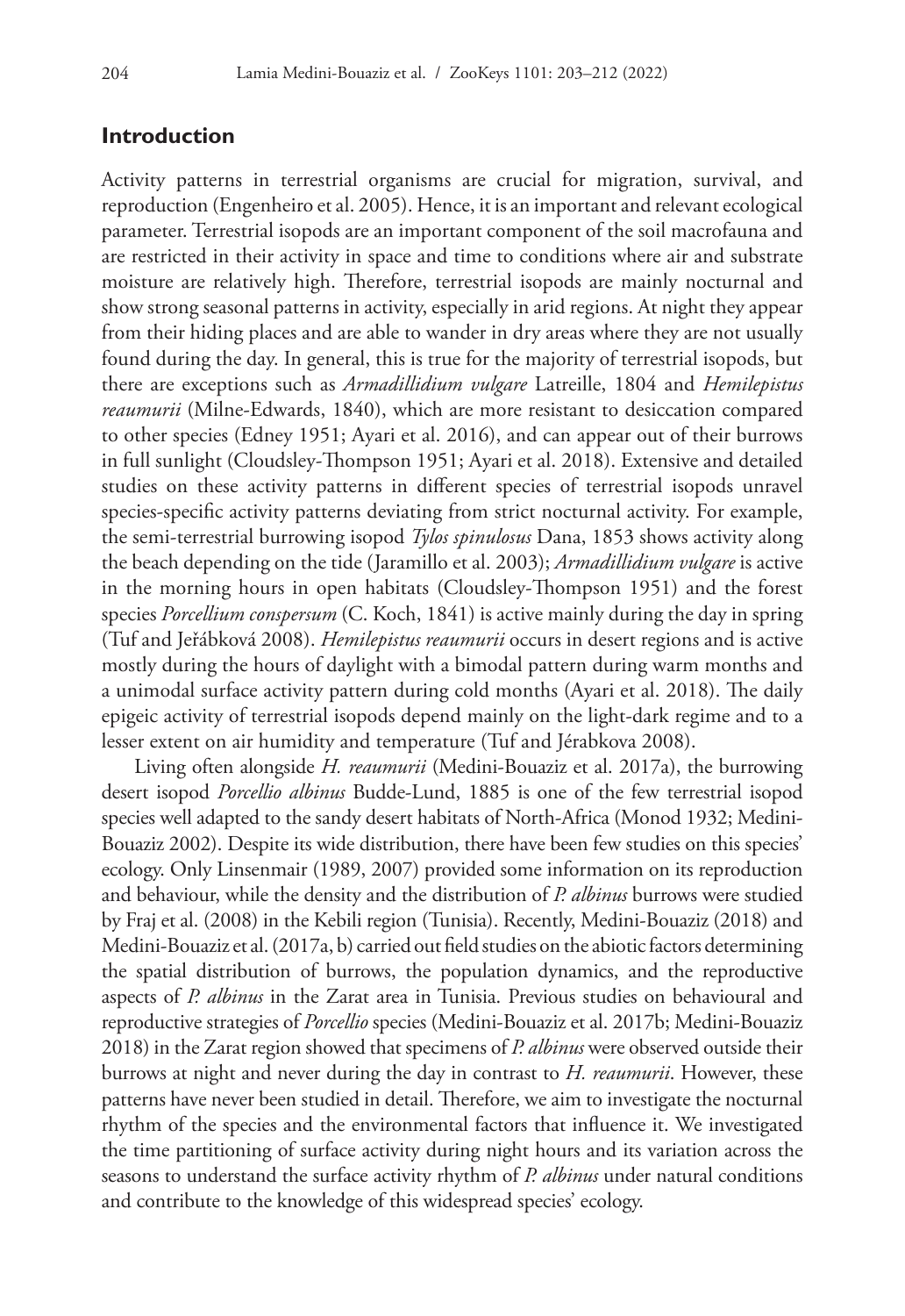# **Materials and methods**

# Study area

The study site is located in the sandy coastal area of Zarat, south of Gabès, Tunisia (33°40'N, 10°21'E (DDM)). The area is dominated by *nebkas*, morphological structures that were formed following an accumulation of sand brought by the wind and trapped by an obstacle (Medini-Bouaziz et al. 2017a). This area is situated at 1.5 km from the coastline. The climate is arid, i.e., rainfall is irregular and ranges between 100 and 200 mm per year (Genin et al. 2006), temperatures are usually high with considerable seasonal variation. The proximity of the study area to the sea moderates summer temperatures and therefore they do not exceed 28 °C on average in summer and 13 °C in winter (Genin et al. 2006).

# Terrestrial isopod activity and environmental variables

Seasonal activity of *P. albinus* was investigated in the field in winter 2012, spring, summer, and autumn 2013. Recordings were performed at night in a rectangular area of 1,000 m<sup>2</sup> (100 m  $\times$  10 m) which was subdivided into ten corridors of 10  $m \times 1$  m. Sampling was done one day every month for 24 hours. Sampling took place every two hours between and incorporating sunset and sunrise starting at 16 h in winter and spring and 17 h in summer and autumn. White flashlights were used to count and capture the individuals of *P. albinus*, while walking back and forth in every corridor. All individuals captured were used for a study on the reproductive cycle of *P. albinus* (see Medini-Bouaziz et al. 2017b). We are aware that this could lead to a small underestimation of the activity patterns at later time step during the night, but since activity periods of terrestrial isopods are relatively short, we do not expect that this could have a large impact on the results (Den Boer 1961). All ten corridors could be sampled in one hour. Only individuals whose size reached or exceeded 8 mm were counted and captured, those whose size is less than 8 mm (equivalent to less than 2 months old) do not leave their burrows (Medini-Bouaziz et al. 2017b).

We calculated the duration of surface activity as the period between the first and the last observed individual per night. This study was carried out simultaneously with the study from Medini-Bouaziz et al. (2017b) on population dynamics and reproduction of *P. albinus.*

At the same time, the most important environmental parameters (average temperature, wind speed, air humidity, dew point, and cloud cover) were registered every two hours, based on weather data for the Zarat region provided by the AccuWeather Az-Zarat (2013) at the day of sampling.

*Porcellio albinus* surface activity is assessed by its capture frequency which corresponds to the ratio between the number of individuals collected per time slot and the total number of individuals collected for all time slots.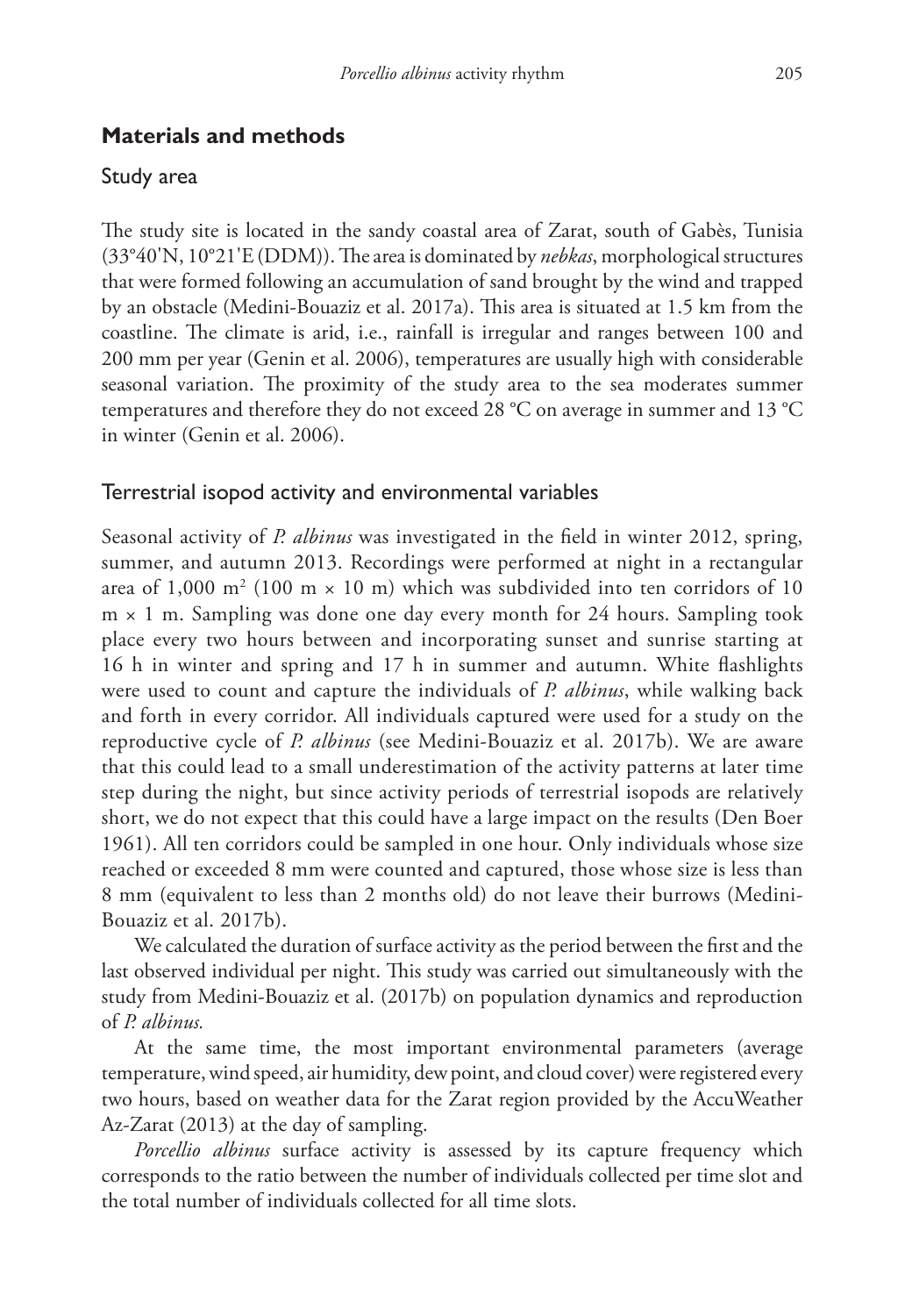#### Statistical analysis

To study the variation in surface activity between seasons, we used analysis of variance (ANOVA). We used Principal Component Analysis (PCA), with surface activity of *P. albinus* during the night as response variable to understand the importance of temporal (season and time) and environmental variables (temperature, wind speed, moisture, dew point and cloud cover) for *P. albinus* surface activity at night. All the statistical tests were applied at a confidence level (p-value) of 0.05 and performed using the XLSTAT 2018.6 software, used as a Microsoft Excel plug-in. A Pearson correlation test was used to investigate the strength of the linear relationship between length of the surface activity of *P. albinus* and the length of the dark period. A Friedman test is used to test the interseasonal difference observed in the duration of the surface activity period of *P. albinus.*

## **Results**

#### Daily surface activity

The length of the surface activity of *P. albinus* was correlated with the length of the dark period ( $r = 0.874$ ,  $p < 0.05$ ) (Fig. 1). During the whole sampling period from November 2012 through October 2013, *P. albinus* showed strict nocturnal activity: individuals, whose size is equal to or exceeds 8 mm (Medini-Bouaziz et al. 2017b), began to emerge from their burrows after dusk ( $26 \pm 4$  min in March 2013 to  $106 \pm 6$  min in September 2013) and returned to their shelters before dawn ( $17 \pm 5$  min in July 2013 to  $110 \pm 3$  min in January 2013). The duration of the nocturnal surface activity of *P. albinus* varied from month to month. The shortest activity period and longest activity period were respectively in June and December coinciding with the shortest and longest dark period (Fig. 1).



**Figure 1.** Daily surface activity variation of *Porcellio albinus*. Surface activity deduced from the mean time interval between the first and last observed isopod.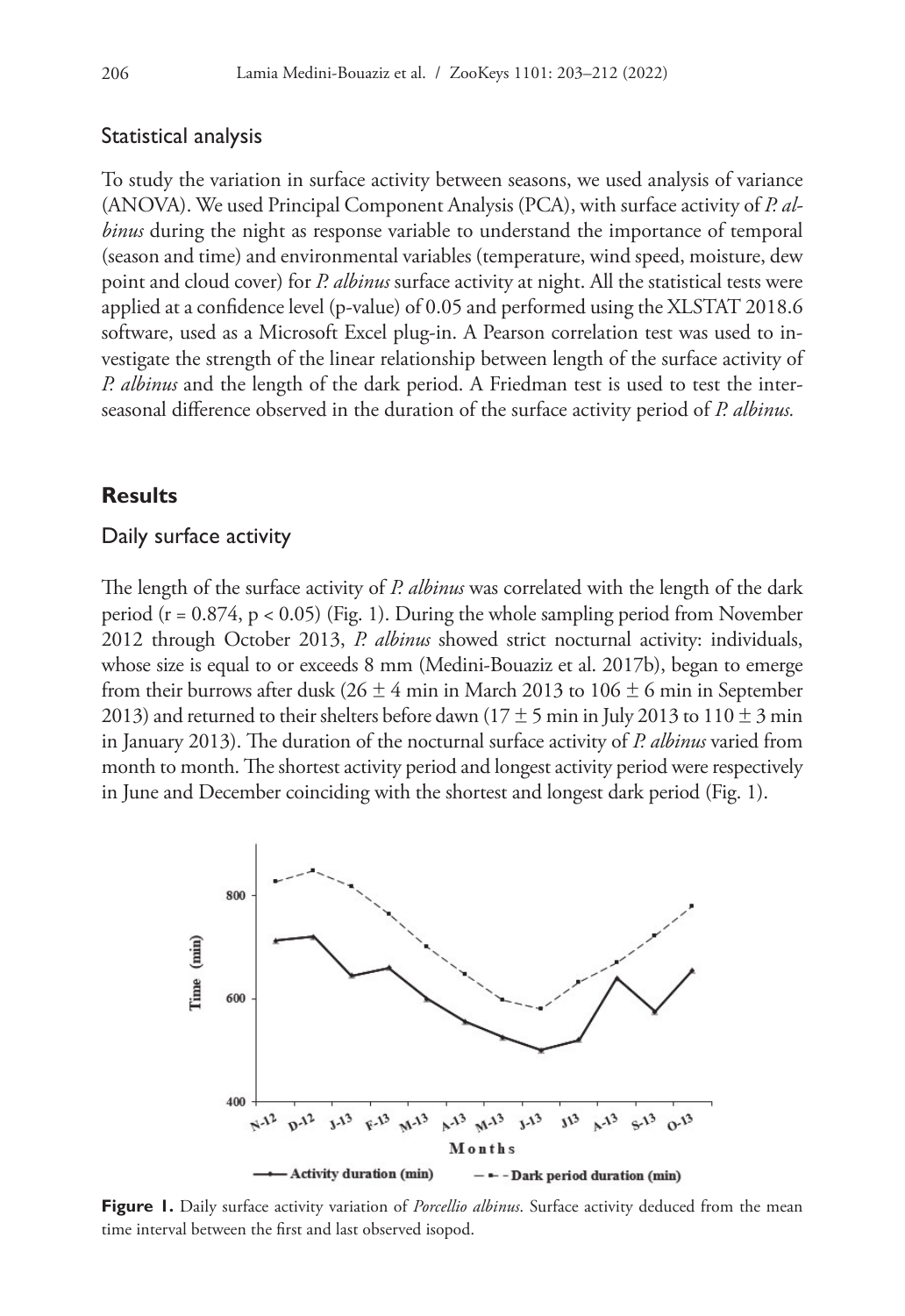In total, 317 individuals of *P. albinus* were recorded and collected. The surface activity of this species shows a surface activity period that is longer in winter (675.0  $\pm$  39.7 min) than in the other seasons, but this difference is statistically insignificant (Table 1). In winter, *P. albinus* concentrated its activity in the first part of the night, when the temperature was high enough, reaching its maximum at ~ 21:00 h (Fig. 2). In summer, *P. albinus* shifted its activity to the second part of the night, with a peak at ~ 05:00 h when temperature decreased. In spring and autumn, *P. albinus* surface activity was evenly distributed throughout the night. Table 2 shows the dependence of frequency on temperature, moisture, dew point, and wind speed. Capture frequency did not depend on Cloud cover or amount of rainfall.

**Table 1.** Coefficient of regression (R) below the diagonal and p values above the diagonal for pairwise comparison of *P. albinus* seasonal activity duration between the different seasons.

|               | Winter   | <b>Spring</b> | Summer | Autumn |
|---------------|----------|---------------|--------|--------|
| Winter        |          | 0.586         | 0.232  | 1.000  |
| <b>Spring</b> | $-1.333$ |               | 0.921  | 0.586  |
| Summer        | $-2.000$ | $-0.667$      |        | 0.232  |
| Autumn        | 0.000    | 1.333         | 2.000  |        |



**Figure 2.** Temporal distribution of the surface activity of *P. albinus* during the four seasons in relation to the time of the day. Surface activity was deduced from the number of captured individuals. The continuous thick horizontal line indicates the dark period.

**Table 2.** Results of the Fiedman test investigating the dependency of capture frequency on different environmental variables.

|         | Temperature $(^{\circ}C)$ | Moisture $(\% )$ | Wind speed | Cloud cover $(\% )$ Dew point $({}^{\circ}C)$ Rain $(\% )$ |          |        |
|---------|---------------------------|------------------|------------|------------------------------------------------------------|----------|--------|
|         |                           |                  | (Km/h)     |                                                            |          |        |
| $R^2$   | 0.5202                    | 0.6330           | 0.3233     | 0.1884                                                     | 0.9305   | 0.2000 |
| F       | 10.1211                   | 16.0993          | 4.4595     | 2.1666                                                     | 125.0361 | 2.3333 |
| p value | 0.0001                    | 0.0001           | 0.0111     | 0.1143                                                     | 0.0001   | 0.0955 |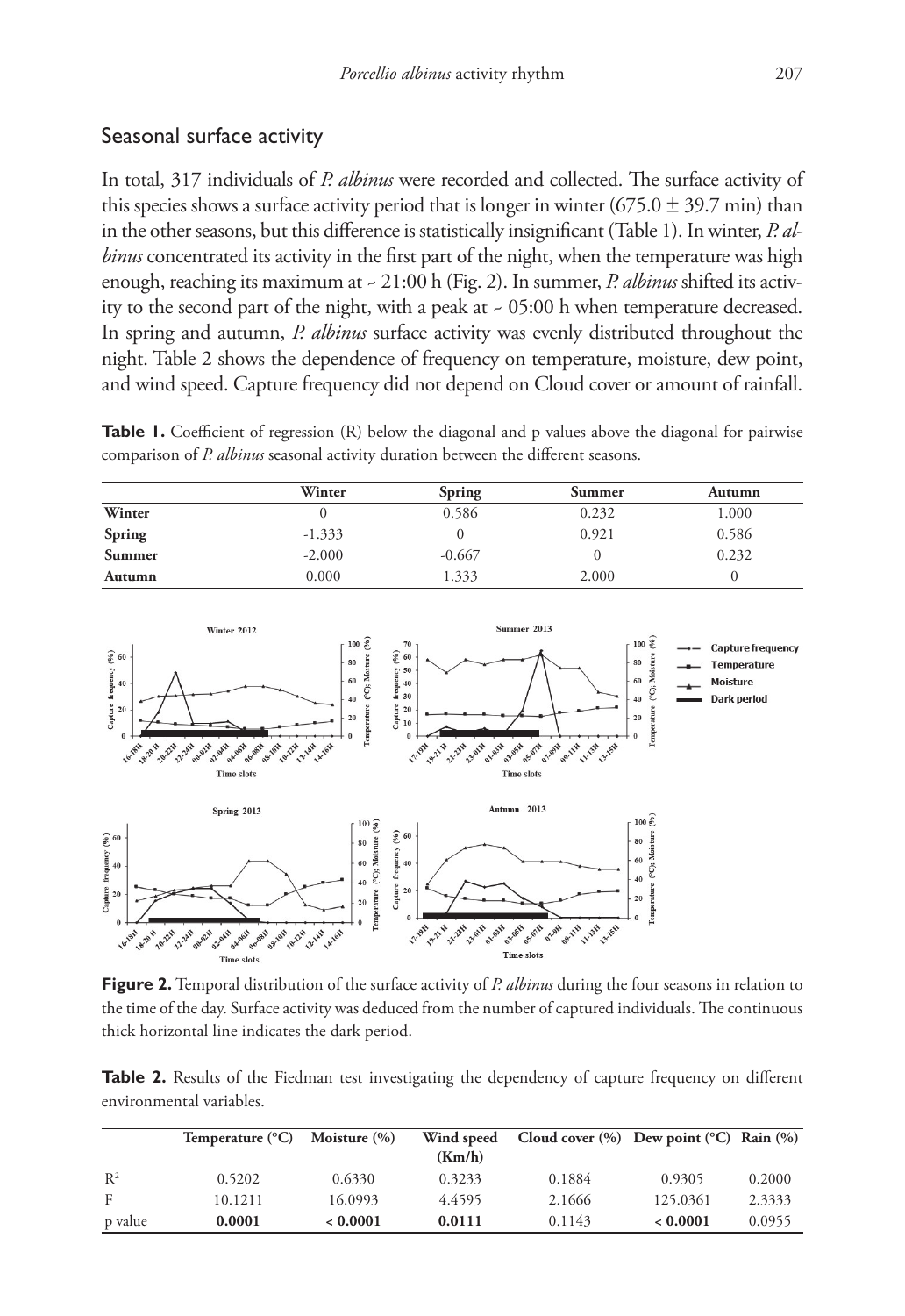The Principal Component Analysis (PCA) gives more insight into the important environmental variables that influence capture frequency and thus surface activity of *P. albinus*. The first (F1) and second (F2) PCA axes explain 42.46% and 29.51% of the variance respectively with a cumulative percentage of 71.98 (Fig. 3A). Almost half of the variables are correlated to F1. Cloud cover, dew point, rain, and temperature as well as the effect of the summer season are projected positively along F1. Along F2, wind speed, the first trapping hour (H1) and the effect of the spring season are positively correlated; on the other side, capture frequency, the effect of the autumn season, and moisture are negatively correlated along F2. The effect of the winter season and temperature strongly correlates to F3 (Fig. 3B)



**Figure 3.** Ordination Biplot of the Principal Correspondence Analysis applied on the environmental parameters measured in each season for studied time slots of *Porcellio albinus* locomotor activity. H1 (16 h–18 h); H2 (18 h–20 h); H3 (20 h–22 h); H4 (22 h–00 h); H5 (00 h–2 h); H6 (2 h–4 h); H7 (4 h–6 h); H8 (6 h–8 h).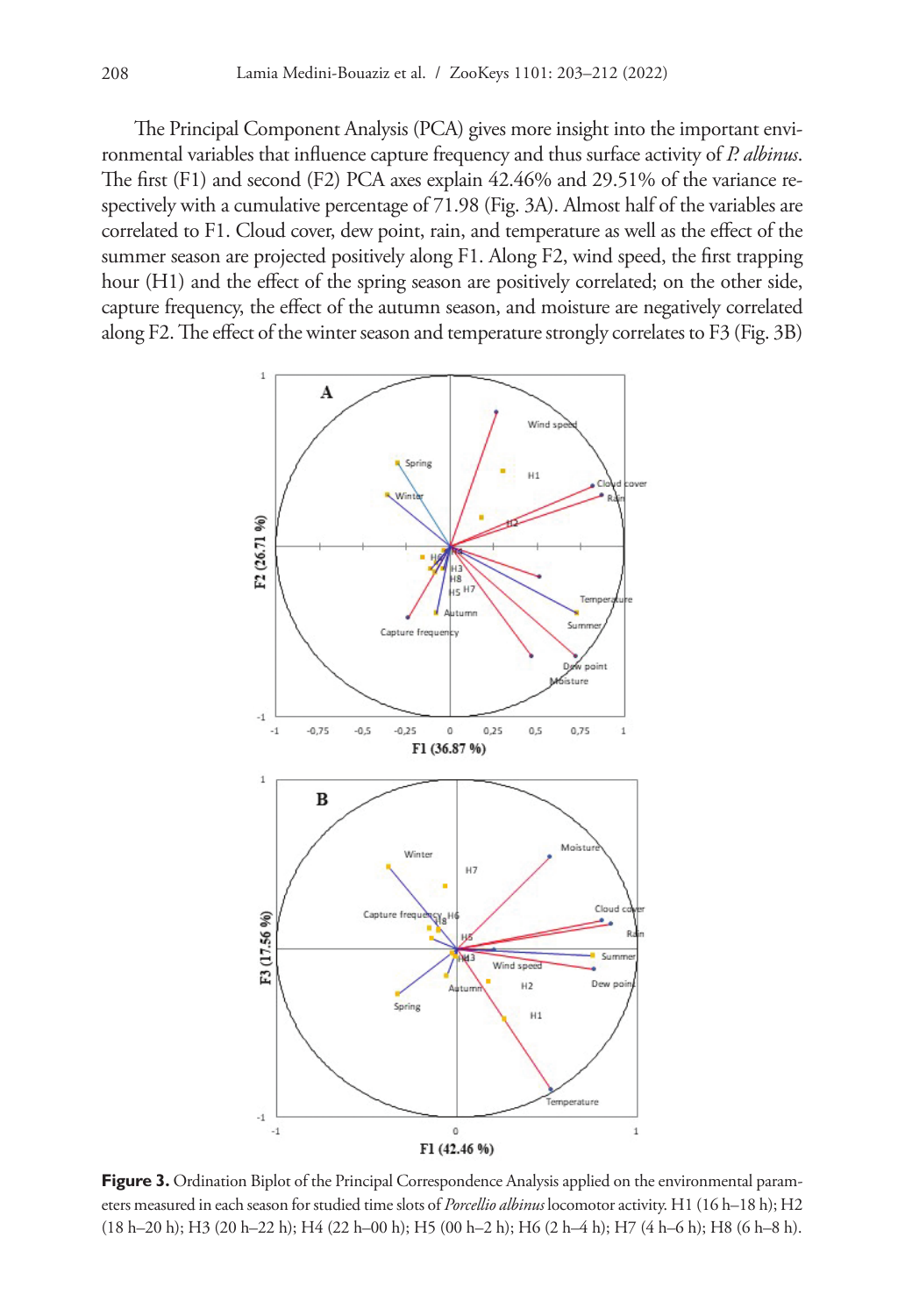respectively positive and negative. The positive correlation between temperature and summer and the negative correlation between temperature and winter are probably important to explain the difference observed in capture frequency between winter and summer.

## **Discussion**

The desert species *P. albinus* survives extreme heat and drought in desert regions thanks to the microclimate within the burrows they dig, analoguous to the behaviour of *H. reaumurii* (Medini-Bouaziz 2018; Linsenmair 1975; Hoffmann 1983). The burrows are dug according to standards that consider the prevailing wind direction, the geo-environmental conditions, and the type of vegetation covering the nebkas (Medini-Bouaziz et al. 2017a). During the night, larger specimens (> 8 mm in body length) emerge from their burrow to forage (Medini-Bouaziz et al. 2017b). The absence of specimens less than 8 mm outside burrows could be explained by parental care during the first two months of the life of juveniles which is a sensitive period for the species' survival (Medini-Bouaziz et al. 2017b). Specimens of *P. albinus* were active every night except during rainy nights. Despite its scarcity in desert environments, rainfall can play an important role in regulating the activity of *P. albinus*, which remains inside the burrow for days after rain falls and shows no activity outside its shelter until the sand is completely dry (Medini-Bouaziz 2018). This could be explained by the fact that *P. albinus*, when leaving its burrow for foraging, piles up sand from the burrow in front of the opening (Linsenmair 2007). This sand, marked by the owner's individual chemical signature, is then used as a landmark to find its burrow back when returning (Linsenmair 2007; Medini-Bouaziz et al. 2017a).

In *P. albinus*, there must be an innate 24-hour rhythm controlled by the rhythmic and natural variations of the duration of the dark period since animals only emerge from their burrows during the dark period. *Porcellio albinus* exhibits a different activity rhythm compared to *H. reaumurii*, although the two species are from similar guild of burrowing species and occupy the same habitat in Zarat. *Hemilepistus reaumurii* shows diurnal surface activity (Cloudsley-Thompson 1956a) from February to November and remains inactive during December and January (Ayari et al. 2018). Nocturnal activity as observed in *P. albinus* is conventional for the majority of terrestrial isopods, while diurnal activity of *Hemilepistus* is an evolutionary novelty. The reason for the shift to daytime activity in *H. reaumurii* could be to avoid competition with other burrowing species such as *P. albinus* (Jaramillo et al. 2003), but also to avoid predation pressure by scorpions.

A nocturnal and photonegative lifestyle could be explained by the species' water balance. *Porcellio albinus* is a drought-sensitive species with a high rate of water loss through transpiration (Cloudsley-Thompson 1956b). The reverse is true for *H. reaumurii*, a species with a low transpiration rate and a thick cuticle (Ayari et al. 2016). Thus, the degree of nocturnal activity of terrestrial isopods is correlated with the ability to withstand water loss by transpiration.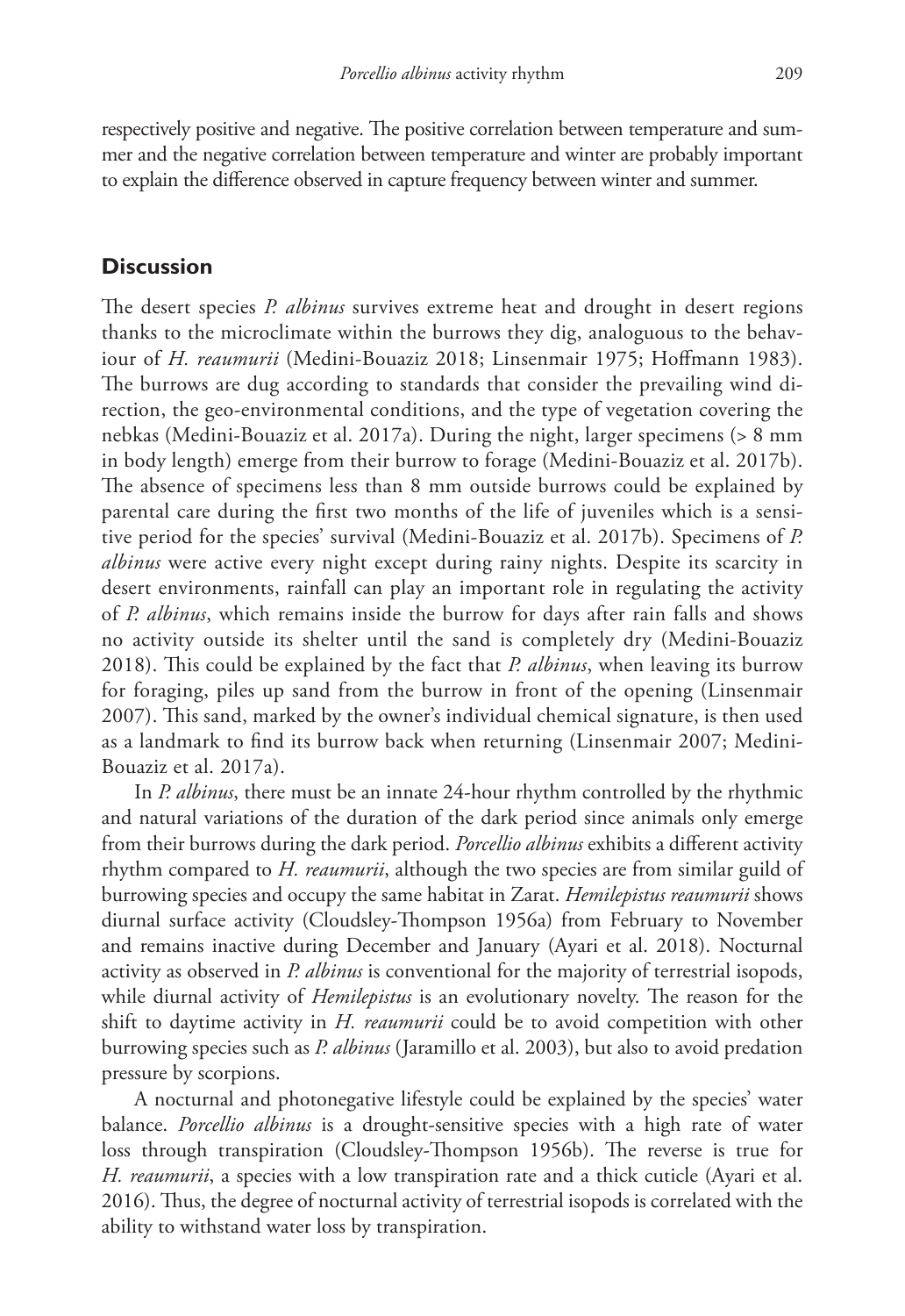Interseasonal comparisons of capture frequencies show that the epigeic activity of *P. albinus* in Zarat is high at the beginning and the end of the dark period in winter and summer, respectively. This nocturnal peak is more spread out in spring and autumn and occurs in the middle of the night. In general, most of the variability recorded in daily activity patterns in terrestrial isopod activity could be explained by habitat type and season. Tuf and Jérabkova (2008) found different activity patterns across seasons and between closed forests and clear-cut areas. Terrestrial isopods are known to cope with differing environmental conditions in their habitat by adopting various patterns of activity in response to these conditions (Warburg et al. 1984). Among littoral isopods, nocturnal species such as the genus *Ligia* or *Tylos europeus* Arcangeli, 1938 (Colombini et al. 1996) prefer high humidity (Warburg et al. 1984; Jaramillo et al. 2003). Terrestrial isopods from mesic habitats (such as the genera *Oniscus*, *Porcellio*, and *Armadillidium*) responded less strong to light and humidity compared to littoral species.

Although the number of different forms of activity, and the quantitative relationships between these forms are correlated with air humidity (see, e.g., Den Boer (1961) for *Porcellio scaber* Latreille, 1804), in xeric habitats, all isopods are positively hydrokinetic and negatively photoreactive (except for *H. reaumurii*) with a drop in activity at high temperatures (Warburg 1968). However, temperature and humidity were not the only factors affecting surface locomotor activity of *P. albinus* and the interseasonal variability observed could also be explained by wind speed negatively affecting the capture frequency. Similar results have been recorded in *Oniscus asellus* Linnaeus, 1758 and *Porcellio scaber* where the number of wandering isopods on the surface decreased with increasing wind speed (Cloudsley-Thompson and Cupta 1960). Of course, environmental variables such as wind speed could also indirectly influence temperature and humidity.

In conclusion, *P. albinus* is a nocturnal species showing activity patterns depending upon temperature, humidity, and related environmental variables. These activity patterns also strongly depend on the season with a strong peak in activity during the early night in winter and towards the end of the night in summer when temperatures and humidity are most favourable while activity is more evenly distributed throughout the night during spring and autumn.

## **References**

- AccuWeather Az-Zarat (2013) Accu Weather. [https://www.accuweather.com/fr/tn/az](https://www.accuweather.com/fr/tn/az-zarat/320241/weather-forecast/320241)[zarat/320241/weather-forecast/320241](https://www.accuweather.com/fr/tn/az-zarat/320241/weather-forecast/320241)
- Ayari A, Raimond M, Souty-Grosset C, Nasri-Ammar K (2016) Hierarchical organisation of the cuticle of the subsocial desert isopod, *Hemilepistus reaumurii.* Journal of Structural Biology 193(2): 115–123. <https://doi.org/10.1016/j.jsb.2015.12.005>
- Ayari A, Touihri M, Ghemari C, Nasri-Ammar K (2018) Hourly and monthly variations in the surface activity patterns of *Hemilepistus reaumurii* in arid environment of Tunisia. Journal of Arid Land 10(3): 470–481.<https://doi.org/10.1007/s40333-018-0058-2>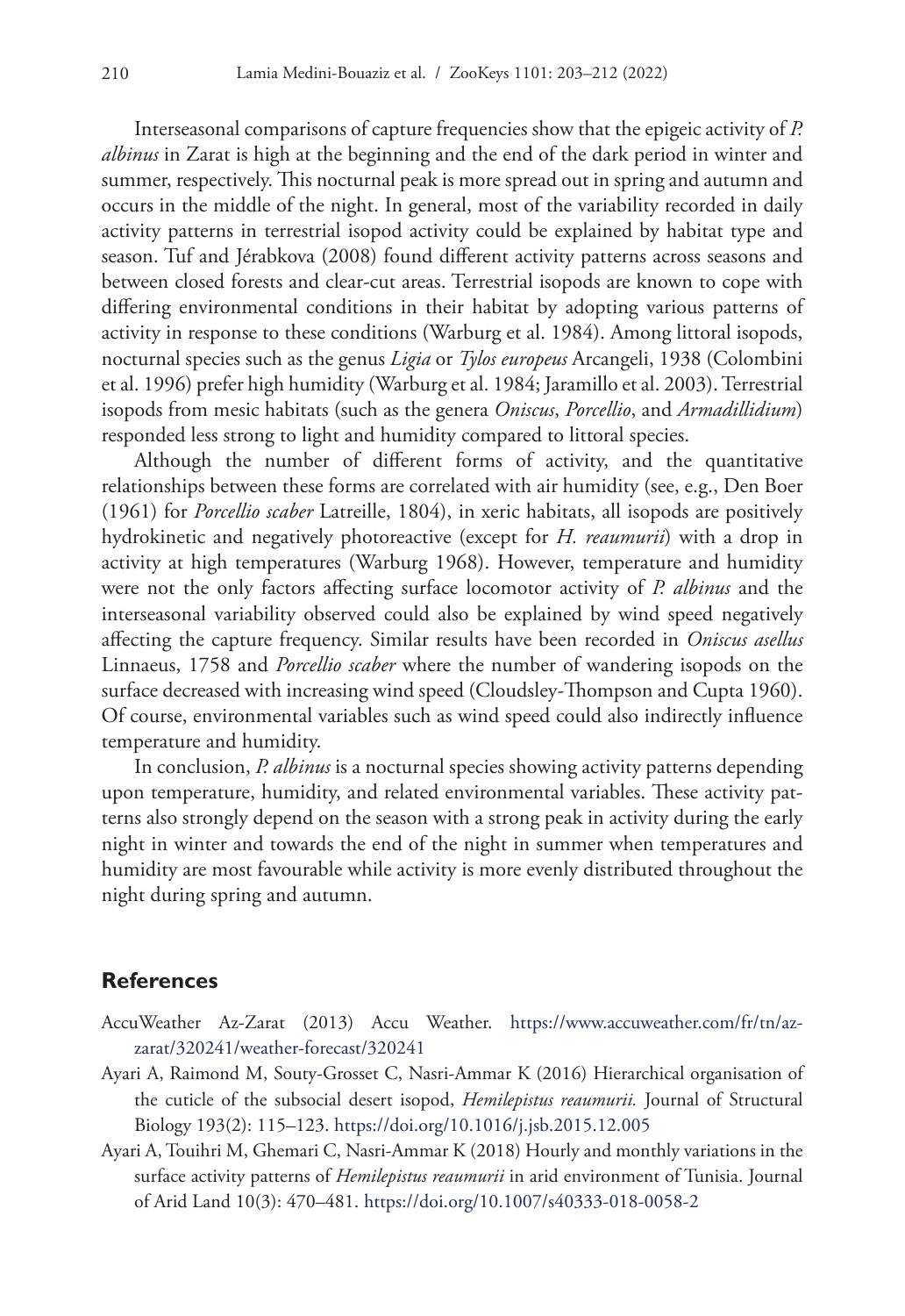- Cloudsley-Thompson JL (1951) On the responses to environmental stimuli and the sensory physiology of millipedes (Diplopoda). Proceedings of the Zoological Society of London 121(2): 253–277. <https://doi.org/10.1111/j.1096-3642.1951.tb00795.x>
- Cloudsley-Thompson JL (1956a) Studies in diurnal rhythms. VI. Bioclimatic observations in Tunisia and their significance in relation to the physiology of the fauna, especially woodlice, centipedes, scorpions and beetles. Annals & Magazine of Natural History 9(12): 305–329. <https://doi.org/10.1080/00222935608655817>
- Cloudsley-Thompson JL (1956b) Studies in Diurnal Rhythms VII. Humidity Responses and Nocturnal Activity in Woodlice (Isopoda). The Journal of Experimental Biology 33(3): 576–582.<https://doi.org/10.1242/jeb.33.3.576>
- Cloudsley-Thompson JL, Gupta M (1960) The effect of wind upon the nocturnal emergence of woodlice and other terrestrial arthropods. Monitoring Magazine 95: 167–168.
- Colombini I, Aloia A, Fallaci M, Chelazzi L (1996) Spatial and temporal strategies in the surface activity of some sandy beach arthropods living along the French Atlantic Coast. Marine Biology 127(2): 247–257. <https://doi.org/10.1007/BF00942110>
- Den Boer PJ (1961) The ecological significance of activity patterns in the woodlouse Porcellio scaber LATR. (Isopoda). Archives Neerlandaises de Zoologie XIV(3): 283–409. <https://doi.org/10.1163/036551661X00070>
- Edney EB (1951) The evaporation of water from woodlice and the millipede Glomeris. The Journal of Experimental Biology 28(1): 91–115.<https://doi.org/10.1242/jeb.28.1.91>
- Engenheiro EL, Hannakard PK, Sousa JP, Lemos MF, Weeks JM, Soares AMVM (2005) Influence of dimethoate on acetylcholinesterase activity and locomotor function in terrestrial isopods. Environmental Toxicology and Chemistry 24(3): 603–609. [https://doi.](https://doi.org/10.1897/04-131R.1) [org/10.1897/04-131R.1](https://doi.org/10.1897/04-131R.1)
- Fraj M, El Gtari M, Charfi-Cheikhrouha F (2008) Density and distribution of burrows of the desert isopod *Porcellio albinus* in two habitats of the Kebili region (Tunisia). In: Zimmer M, Charfi-Cheikhrouha F, Taiti S (Eds) Proceedings of the international symposium on terrestrial isopod biology: ISTIB-07. Shaker, Aachen, 113–116.
- Genin D, Guillaume H, Ouessar M, Ouled Belgacem A, Romagny B, Sghaier M, Taamallah H (2006) In: Ceres, editors. Entre desertification et developpement: la Jeffara tunisienne [Between Desertification and Development: The Tunisian Jeffara]. Tunis IRA-IRD, 1–351.
- Hoffmann G (1983) The search behavior of the desert isopod *Hemilepistus reaumuri* as compared with a systematic search. Behavioral Ecology and Sociobiology 13(2): 93–106. <https://doi.org/10.1007/BF00293799>
- Jaramillo E, Contreras H, Duarte C, Avellanal MH (2003) Locomotor activity and zonation of upper shore arthropods in a sandy beach of north central Chile. Estuarine, Coastal and Shelf Science 58S: 177–197. [https://doi.org/10.1016/S0272-7714\(03\)00049-0](https://doi.org/10.1016/S0272-7714(03)00049-0)
- Linsenmair KE (1975) Some adaptations of the desert woodlous *Hemilepistus reaumuri* (Isopoda, Oniscoidea) to desert environment. Verhandlungen der Gesellschaft für Ökologie Erlangen 4: 183–185. [https://doi.org/10.1007/978-94-017-4521-5\\_18](https://doi.org/10.1007/978-94-017-4521-5_18)
- Linsenmair KE (1989) Sex specific reproductive patterns in some terrestrial Isopods. In: Rasa AEO, Vogel C, Voland E (Eds) Sociobiology of sexual reproductive strategies. Chapman and Hall, London, 19–47.